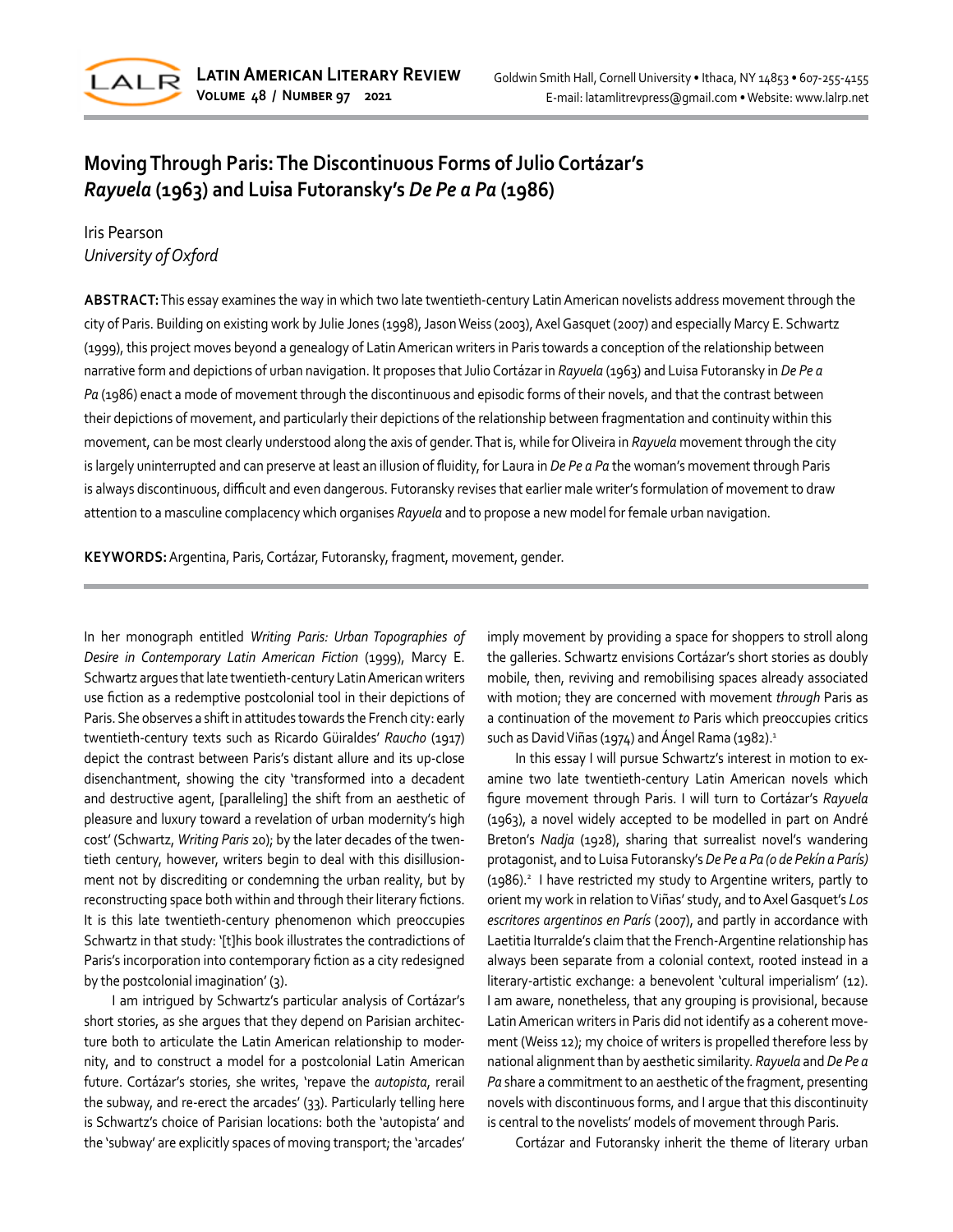navigation from their predecessors in English and French literature of the 1920s: James Joyce's *Ulysses* (1922) narrates its protagonists wanderings through Dublin; Virginia Woolf's Clarissa Dalloway walks through the streets of London on her way to buy flowers in that eponymous novel (1923); Breton's protagonist in *Nadja*, of course, wants to lose himself in the very streets of Paris which Oliveira explores in *Rayuela*. Yet these experimental modernists and surrealists enact the movement through strategies of free indirect discourse and stream of consciousness which incorporate different perspectives into a continuous and coherent flow.<sup>3</sup> Writing half a century later, as Latin American immigrants in the French city, Cortázar and Futoransky respond to an ongoing disillusionment with the promised land of Paris by reconfiguring the city as a site of continued search, and they do so through discontinuous, fragmented forms, promoting episodic narratives whose pieces must be carefully navigated by the reader.

The first part of my essay discusses the formal fragmentation of the two novels, and the relationship between these discursive forms and the writers' depictions, within the narratives, of movement through Paris. In the second part of the essay, however, I will consider the role played by gender in these formal and narrative movements, particularly as it underpins the difference between Futoransky and Cortázar's presentations of discontinuous urban navigation. If Nelly Richard and Beatriz Sarlo are interested in the aesthetic of the fragment as a novelistic symptom of dictatorial rule in Latin America (Richard 14; qtd in Corradí 241), I argue that the discontinuity which Cortázar and Futoransky present in *Rayuela* and *De Pe a Pa* is shaped rather by a politics of gender. While Cortázar's protagonist self-consciously inherits a masculine model of wandering from *Ulysses*, Futoransky revises this motion into a feminist model of Parisian navigation, exposing the gendered complacency of her predecessor's depiction of smooth integration and emphasising instead a pragmatic, even dangerous relationship between the fragment and the whole: and between the Latin American individual (especially the Latin American woman) and Paris. Pushing against Stephen Henighan's two models of postcolonial hybridity, which he uses to distinguish between different Latin American writers in Paris (namely, between Miguel Asturias and Alejo Carpentier) (*Two Paths* 1012), I propose in this essay another axis of distinction which understands gender as shaping both Latin American experience in Paris and the literary record of that experience. By analysing *Rayuela* and *Pe a Pa* side by side, and exploring the ways in which the fragmentary form of each novel enacts a mode of urban movement which is modelled by the protagonists, I emphasise the limitations of Cortázar's depiction of masculine Parisian wandering, and draw attention to the ways in which a more contemporary female writer might redesign *his* redesigning of movement through the city.

In his 'Tablero de dirección', Cortázar sets out two possible routes for the reader through *Rayuela*:

El primer libro se deja leer en la forma corriente, y termina en el capítulo 56, al pie del cual hay tres vistosas estrellitas que equivalen a la palabra *Fin*. Por consiguiente el lector prescindirá sin remordimientos de lo que sigue.

El segundo libro se deja leer empezando por el capítulo 73 y siguiendo luego en el orden que se indica al pie de cada capítulo. (111)

Proposing a reading bound by chronology and by the physical experience of turning the pages of a book, 'el primer libro' traces an obvious literal journey, as Oliveira returns from Paris to Buenos Aires between the first and second sections. The journey of 'el segundo libro' is more figuratively significant, as the reader moves between the main narrative and the 'capítulos prescindibles' which make up the third section of the novel. These 'expendable' chapters comprise fragmentary intertextual quotations, additional scenes which have been excluded from the main narrative (and whose exclusion in favour of other chapters is kept deliberately unclear), and the notes for a novel by Morelli, a fictional author idolised by Oliveira and his intellectual circle of friends in Paris. Morelli's accident during the Parisian chapters ensures that these notes will remain as notes, not realised into narrative, and that the fragments from Meister Eckardt's sermon (536), José Lezama Lima's *Tratados en La Habana*  (563), or *The Observer* (662) will remain as unframed quotations.

Critics have devoted hundreds of pages to deciphering the meaning of these expendable chapters, usually concluding that they disrupt any expectation of a linear narrative, but I am particularly intrigued by Jason Weiss's description of the chapters as 'situated in the margins of conventional order'.4 Trying to organise these chapters in relation to the novel's main narrative, he resorts to a list of varieties:

some occur in a time and place between the earlier chapters, others stand as further extensions of a scene or offer more elaborate ramifications of various reflections, while others are simply citations from diverse readings that draw the reader outside the story even as they cast light upon it. (89)

As Weiss negotiates this relationship between narrative and fragment, then, he engages with the motion of reading, relying on the prepositions 'between', 'further', and 'outside'. These eccentric prepositions highlight the way in which the expendable chapters derail and distort the traditional route of reading a novel ('la forma corriente'), but still maintain an appearance of continuous movement. The second reading promotes a route which moves between whole and fragment, text and intertext, finished narrative and work-in-progress. It is—or, rather, might appear in retrospect to be—a distinctly postmodern mode of reading, one which forces the reader to recognise fragments as thematically relevant to the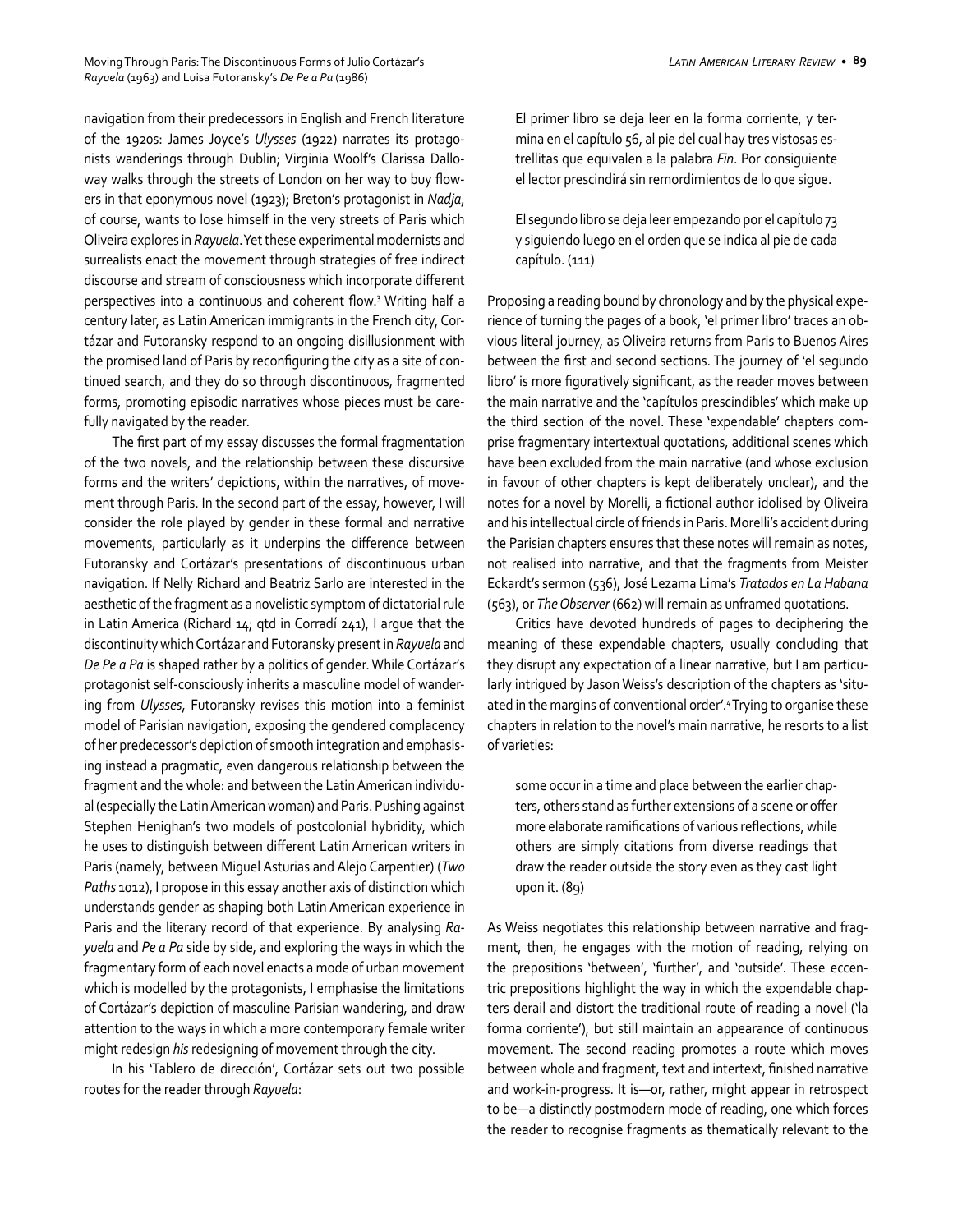main text, rather than simply generating an abstract atmosphere through their sheer presence. (Compare, for example, the reading practice required by Vladimir Nabokov's *Pale Fire* (1962), where the reader must move between the fictional poem and the fictional footnotes on that poem in order to comprehend the plot, to that required by T.S. Eliot's *The Waste Land* (1922), where the (non-critic) reader most likely glances at the footnotes and absorbs a vague and general sense of breadth, without physically moving their eyes between poem and notes every other line.)

Cortázar combines the literary and literal implications of the fragment in a passage from 'La muñeca rota' (1969) which describes his literary technique 'en los años de *Rayuela*':

La saturación llegó a tal punto que lo único honrado era aceptar sin discusión esa lluvia de meteoritos que entraban por ventanas de calles, libros, diálogos, azares, cotidianos, y convertirlos en pasajes, fragmentos, capítulos prescindibles o imprescindibles. (4)

Saúl Yurkievich interprets this passage as capturing the way in which the Argentine writer 'abre, como nadie lo había hecho antes en lengua castellana, la textualidad literaria a la profusa proliferación de los discursos de afuera' (Yurkievich, *al calor de tu sombra* 197). According to 'La muñeca rota', Cortázar's literary strategy is twofold: first, he accepts the intrusion of cultural and textual fragments; then, he transforms them into literary objects of his own. The focus, however, through the quasi-heroic adjective 'honrado', meaning 'honest' or 'honourable', is on the acceptance, the willing absorption of, the openness to, the fragment, which then becomes integrated into the literary system (see how 'fragmentos', when surrounded by 'pasajes' and 'capítulos', becomes a unit of writing). Cortázar's strategy is one which, through passive acceptance, integrates the fragment into a coherent and continuous textual movement.

The autobiographical resonance of *Rayuela*'s opening gestures to the centrality of the artist figure to Cortázar's text. The novel features three masculine authors: Oliveira, who is an effortless artist and whose work the reader never accesses, Morelli, the revered author whose work makes up the 'capítulos prescindibles'—and Cortázar himself, whose control over the reading options becomes immediately apparent in the 'tablero'. The predicament of the artist preoccupies Futoransky's novel, too, but while in *Rayuela* the artist is effortless, assumed and read, Laura's artistic status in *De Pe a Pa* is achieved with no such ease. An enlightening parallel for Cortázar's model of the male artist's movement can be found in Juan José Saer's *Las nubes* (1997), another late twentieth-century Argentine novel set (and written) in Paris. There, an Argentine profesor—an institutionalised artist, perhaps, and significantly a male one—declares that 'como las ventanas están siempre abiertas para aprovechar las corrientes del aire, existe entre la ciudad y la casa una especie de continuidad' (14). Saer's vision shares with Cortázar's an elision of the boundary between the concrete and

the ephemeral, signposted in each case by weather imagery but resonating throughout the lines. Cortázar's list slips from streets and books to non-concrete but audible conversations, to the grammatically ambiguous 'azares, cotidianos' (which Weiss translates as an adjectival phrase, producing 'everyday coincidences' (89)); Saer uses the tangible flowing of breeze as a metaphor for the exchange of an ephemeral atmosphere between the inside and outside of the professor's apartment. This slippage, as it appears in Cortázar's words in 'La muñeca rota' aligns the writer's description of creative process with a physical movement through the city, and his model for literary intertextuality with one for the negotiation of literal obstacles in urban space. As the male artist moves through Paris, the abstract and the concrete come together for him, allowing him to easily create art out of the gifts offered by the world around him.

The structure of *De Pe a Pa* similarly thwarts expectations of a linear reading process. Through the novel's title, Futoransky teases the reader with the possibility of alphabetical flow, and the association of the second chapter with the letter 'b', followed by the dictionary entries for 'casa', 'divan', 'espejo', 'fiambre', 'gallo' and 'hospital' in order, appears to fulfil this promise of linear organisation. When the reader reaches Chapter X, however, with its play on the letter 'a'—'el abrasar y abrazar, el abredor, el abrigo' (98)—any expectation of continuity is thwarted. The title is at this point reinterpreted not as embracing alphabetical order, but as distracting from the linear pilgrimage between Argentina and Paris by introducing the city of Peking. Even within individual chapters, Futoransky disrupts any expectation of reading 'en la forma corriente'. While in *Rayuela* Cortázar separates the Parisian chapters and the Argentine ones under different titles (and even in the second, experimental reading, the scenes in Paris are kept apart from those in Buenos Aires, so that at least the fundamental direction of movement from Europe to Latin America is preserved), Futoransky without warning inserts Argentine childhood memories into descriptive sequences in the Parisian present. Take, for example, the first chapter, in which Laura meditates on the promises made to her by Djagó about their future together. She resents that 'no me dio el número de teléfono de la casa', and this sparks a reflection on the significance of the 'teléfono de casa' versus the 'teléfono particular', through her experience of her father's clandestine telephone conversations with other women (16). The tense mutates from the present—'anida un resintimiento'—to the near past—'no me dio'—to the general pattern of the past—'tenía', 'franqueaban'—to the specific past of a childhood scene remembered in the historic present—'hace ruido de beso'—within the same paragraph; Futoransky does not announce the shift, but guides the reader associatively, via a shared theme, between past and present, Argentina and Paris.

When Futoransky does include titles within her chapters, as when she signposts 'anotaciones mañaneras de Laura' (84) or, more dramatically, 'FLASHBACK' (72), they only draw attention to their own arbitrariness, and to the decided absence of titles at other points in the prose which are perhaps more obscurely connected.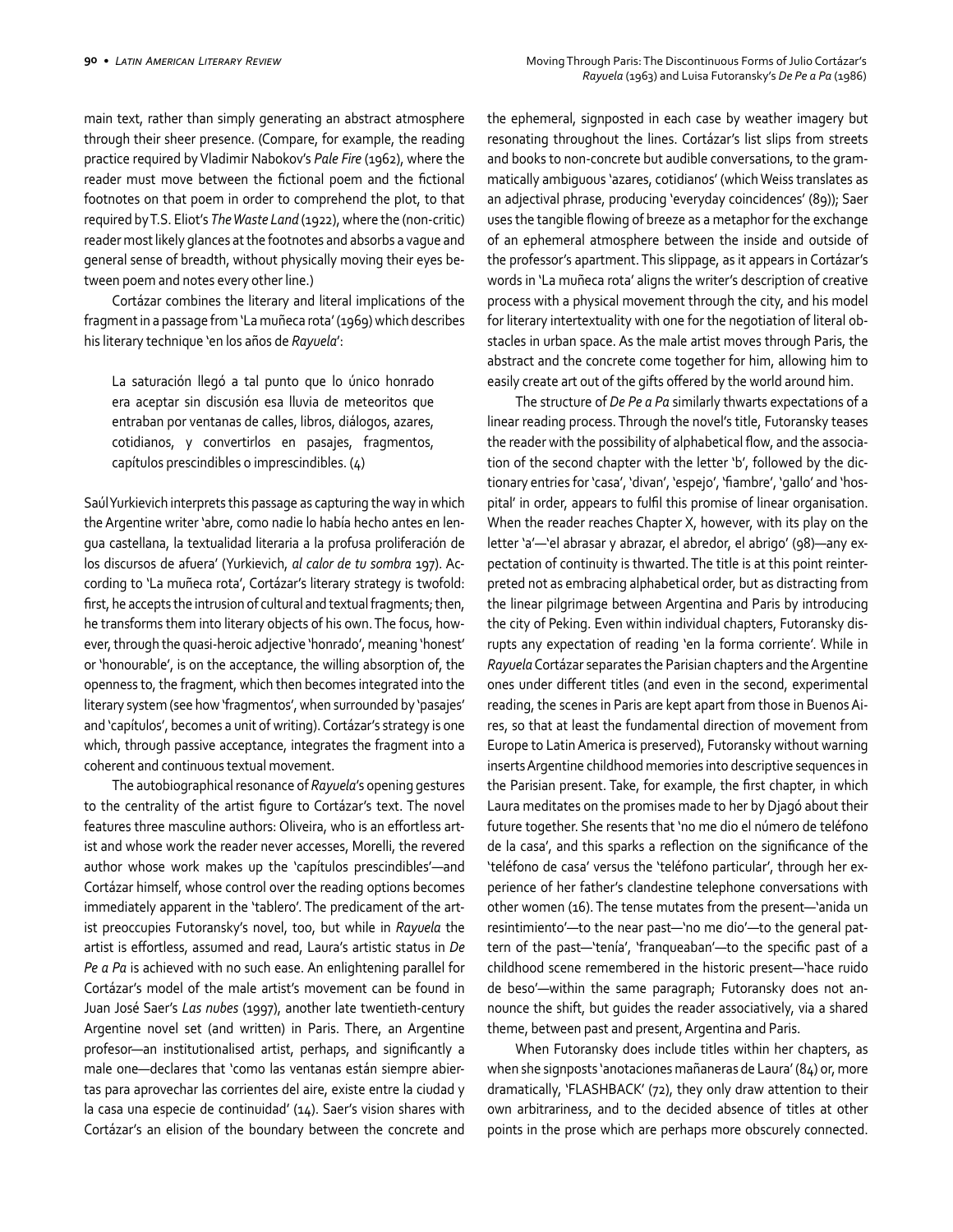Through what must be a self-conscious performance of these titles, then—and even, when she labels Chapter X 'salteable' (98), a direct engagement with Cortázar's 'capítulos prescindibles'—Futoransky seems to expose the relative conservatism of Cortázar's apparent experimentalism, as his obsession with categorisation and his loyalty to the unit of the chapter reinforce his ties to traditional narrative form. Futoransky establishes herself as a more formally radical novelist than her predecessor by refusing to provide the reader with organising titles or logical chapter breaks, instead relishing the separateness of the fragments of her text. Working along the same lines as the critics Lucille Kerr and Santiago Colas, who would later express scepticism about the choice which Cortázar appears to offer the reader in his 'tablero', Futoransky reveals the reality of the authority of these reading instructions, and thus begins to undermine Cortázar's proposition of a fluid, integrated movement through the novel—and through Paris.5

Futoransky's approach to movement through the city is illuminated, like Cortázar's, by a description of her creative process which appears in a separate publication (in her 1983 text, *Son cuentos chinos*):

Lo que hacía conscientemente era acumular cuartillas de conversaciones que oía en el día, de pláticas telefónicas, de lo que veía en el periódico, de lo que me contaba María Josefa cuando volvía del trabajo. Era pura grafomanía: el objetivo era acumular un mínimo de cien cuartillas, ponerlas en la mesa para hacer, después, una novela. Era tener una masa de material, como plastilina o barro. (109-110)

As Cortázar does in 'La muñeca rota', Futoransky emphasises the everyday ('que oía en el día') and the abundance of material ('cien cuartillas', 'una masa de material'), but her vision of the relationship between the fragments diverges significantly from that of the earlier writer. While Cortázar's formulation 'la saturación llegó a tal punto' is distinctly impersonal, evoking a mysterious force which releases these fragments (see the miraculous connotations of weather in 'la lluvia de meteoritos'), Futoransky emphasises the personal—and conscious—responsibility to collect the fragments: 'lo que *hacía conscientemente* era acumular cuartillas' (italics mine). She goes on to depict herself laying out these fragments on the table, reordering them into a novel, and the material simplicity of the verb 'poner' replaces the myth of creativity with an image of deliberate physical effort. It is this same effort which Futoransky demands of the readers of *De Pe a Pa*, who must work to figure out the relationship between the fragmented memories and Parisian experiences, between the scenes in Argentina, Paris and Peking, between the dispersed and complex perceptions of Paris, and between the linguistic experiments and more traditional narrative sections. The attitude of acceptance of, and reliance on, integrated continuity which Cortázar encourages in the reader of *Rayuela* is not enough for Futoransky. Her newfound attention to the female predicament renders Cortázar's model complacently insufficient.

The difference between the kinds of artist which Cortázar and Futoransky depict, and the ease or difficulty of their vocation which is central to each text, becomes obvious here through the distinctly gendered setting of Futoransky's creative production in *Son cuentos chinos*. The inspiration for the artist, as she describes it, comes from telephone calls overheard in the home, or from passages read in the newspaper, a literature associated particularly with the domestic reader; the artistic construction itself is put together on a piece of domestic furniture, 'la mesa', rather than in a professional studio. While Cortázar's artistic process—and hence his characters' mode of urban navigation—is constructed out of inflated literature ('libros') and the city itself ('calles'), Futoransky replaces these terms with the diminished size and exhausting effort of the domestic scene. It is the intricacies of this gendered difference which I will unpick in the following section, through attention to the narrative depictions of the characters' smooth or discontinuous, simple or fraught, progress through Paris.

This formal modelling of urban navigation leaks into the texts' narratives. Oliveira's movement through Paris within the plot of *Rayuela* can certainly be characterised by the encounter with, but then the smooth integration of, fragmentary interruptions, diversions, and intertextual influences. Wandering through the city at night, he encounters various women—Berthe Trepat, Pola, Emmanuèle—whom, Julie Jones writes, he collects like 'found objects', possessing them as fragments which will help him understand the code of Paris (33-35). His movement through Paris is generally uninhibited; he is open to the city, as represented in his reception of la Maga's gifts which transform his apartment into a kind of Parisian collage: 'un dibujo de Klee al lado de un espejo sucio' (132). Cortázar characterises Oliveira's movement through the city by the same intertextual openness which he expresses in 'La muñeca rota', and this image of the collaged Klee postcard in particular links the Club's obsession with intellectual literary, musical and artistic references to Oliveira's more general navigation of the urban space. Oliveira showcases what José Luis Abellán, the Spanish essayist residing in Paris in the 1980s, observes as the city's 'capacidad de ósmosis [que] se lleva a asimilar todo lo que le echen' (47), as he easily integrates—'asimiliar'—physical obstacles and intertextual influences into a smooth model of movement.

As the novel progresses, the reader becomes increasingly aware that this mode of urban navigation—the smooth integration of the fragment—is not simply incidental, but even desirable. When Oliveira is entrusted with the key to Morelli's apartment, and tasked with organising the chapters of that writer's latest novel, he is disappointed that this moment of joy should interrupt the predictable continuity of his sadness ('la alegría inútil en mitad de la peor tristeza') and wonders whether 'todavía, a lo mejor, se podía salir a la calle y seguir andando, una llave en el bolsillo' (739). He is willing to push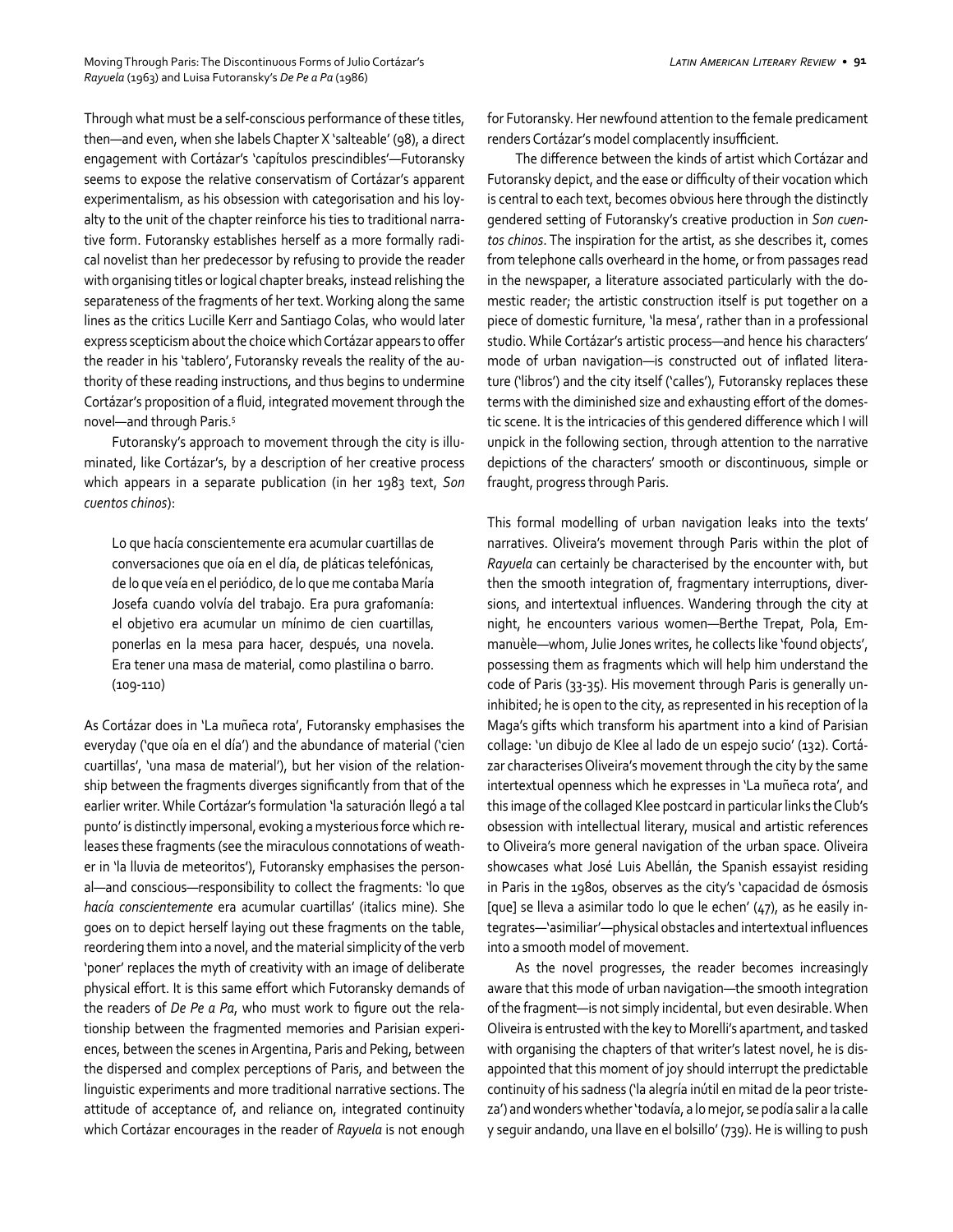away joy in order to maintain the comfort of continuous feeling and experience. Oliveira clings onto the fluid narrative of his wandering through Paris with the frantic repetition of 'todavía'; he would prefer to maintain the fallacy of continuous movement rather than display the reality of the fragments—this moment of happiness, but also the fragmentary notes for Morelli's novel—which have already been integrated into such motion. Jones interprets Oliveira's handing over of the key—'como si rindiera una ciudad'—as a surrender of the possibility of ever understanding the Parisian textual code (32), but her analysis overlooks his original reluctance to take the key which I have foregrounded here. I argue, instead, that the simile (and the quasi-heavenly 'rayo de sol' which shines down on the handover) draws attention to the unmistakeably heroic ego-narrative which Oliveira has contrived, and the constructedness of the continuity which he chooses at this moment. Put simply, Cortázar presents Oliveira's ability to integrate the fragment and therefore move smoothly through Paris as a desirable state achieved by the figure of the male artist.

Yet throughout Cortázar's novel, it is exclusively the male characters who experience urban navigation as an integration of the fragment into a continuous movement; women in *Rayuela* do not have the privilege of enjoying or creating such continuity. Berthe, for example, cannot enter her own apartment because her lover is in there with another man (Cortázar, *Rayuela* 265) and thus, far from proceeding along a route which integrates diversionary or interruptive fragments, she is preoccupied with trying to enter her own domestic space. When Gregorovius describes his childhood experience of crawling over a carpet decorated with a map of the city of Ofir (281), he can only apply the urban movement to la Maga by transforming the literal motion—'atravesaba las murallas guardadas por guerreros negros armados de lanzas'—into a maternal, potentially psychoanalytical evocation of childhood: 'ahora que lo pienso también usted está tirada sobre una alfombra. ¿Qué representa su dibujo? ¡Ah, infancia perdida, cercanía, cercanía!' The terms of la Maga's permeation of the city, in other words, cannot be the same as Gregorovius's own.

The bitter irony is that while Oliveira absorbs la Maga's strategy of urban navigation (as I described earlier), when she is receptive to *his* ideas and accepts them 'por pura ósmosis' (156), the result is devastating. La Maga allows the members of the Club to come into the flat she shares with her baby Rocamadour—and, for a time, with Oliveira—to produce their endless flow of intellectual conversation. Cortázar rarely shows the members entering apartments, instead opening chapters with the characters already in place (like actors positioned on a stage when the curtain goes up) and thus he implies a total permeability of the apartments into which the members enter almost uninvited. When Rocamadour dies, la Maga's elegy compares the group, including herself, to 'hongos, crecemos en los pasamanos de las escaleras, en piezas oscuras donde huele a sebo' (337), transforming their glorious intertextual intellectualism into an invasive fungus which has broken into the apartment and

destroyed the child. La Maga opens the elegiac lament with a Surrealist deployment of symbol: 'Rocamadour, ya sé que es como un espejo. Estás durmiendo o mirándote los pies. Yo aquí sostengo un espejo y creo que sos vos' (335). The Surrealist tendency to juxtapose unexpected objects has morphed here into la Maga's perception of equivalence between her son and the mirror ('creo que sos vos'); and the switching between third-person description ('es como un espejo') and second-person address ('te escribo') shows la Maga alternately as Surrealist artist and maternal elegist. Crucially, both roles confirm the speaker's control and the powerlessness of the object, Rocamadour. The elegy mutates into an expression of Surrealist invasion and domination, and thus here the group's obsession with remaining open to—and then integrating into their speech and action—every fragment of intertext has become fatal. Yet this chapter is short, and Cortázar's engagement with the problem of this model of movement for the female is fleeting.

Cortázar also emphasises the effect on the female of an absorptive approach to the fragment in one of the scenes in the mental asylum which Oliveira, Traveler and Talita take over in Buenos Aires. (I will come to the significance of this scene's Argentine rather than Parisian setting in due course.) In that scene, Oliveira watches Talita playing on the hopscotch and mistakes her for la Maga, but also for '[una] figura de rosa', confused by the shadows and the evening light. He soon realises his error:

Mirándola con un desencanto irónico, Oliveira reconoció su error, vio que el rosa no era rosa, que Talita llevaba una blusa de un gris ceniciento y una pollera probablemente blanca. (474)

'Desencanto' is a peculiar word to use here. It ties the scene's pink tinge, which at first seems to rub off from the pink uniforms of the asylum patients ('la piyama rosa' to which Oliveira refers even on the previous page), to the pink of rose-tinted perspective, and thus portrays the reality of sanity, the cold 'gris' and 'blanca', as the other side of disillusionment. Talita is, significantly, the object of this integration of colours, imagination and reality, and she recounts her feelings about being mistaken for la Maga to Traveler in Chapter 55, resisting 'afiebradamente' his lack of interest and insisting 'en contar, en contarse y, naturalmente, en contarle' (484).

This chapter, however, is the only one not included in the pattern of the second reading of the novel, and thus Talita's articulation of her feelings dissolves into thin air. The threat which Cortázar's model of movement poses for the female is downplayed, and the author is preoccupied, instead, with the effect on Oliveira of absorbing the atmosphere of the mental asylum: that is, it drives him to the edge of drastic action, and he almost throws himself out of the window. I am careful to emphasise 'almost' and 'the edge of', as Cortázar is deliberately ambiguous about this finale. Steven Boldy argues that the different endings to the novel (if, indeed, one can use such chronological terms to talk about Cortázar's text) might be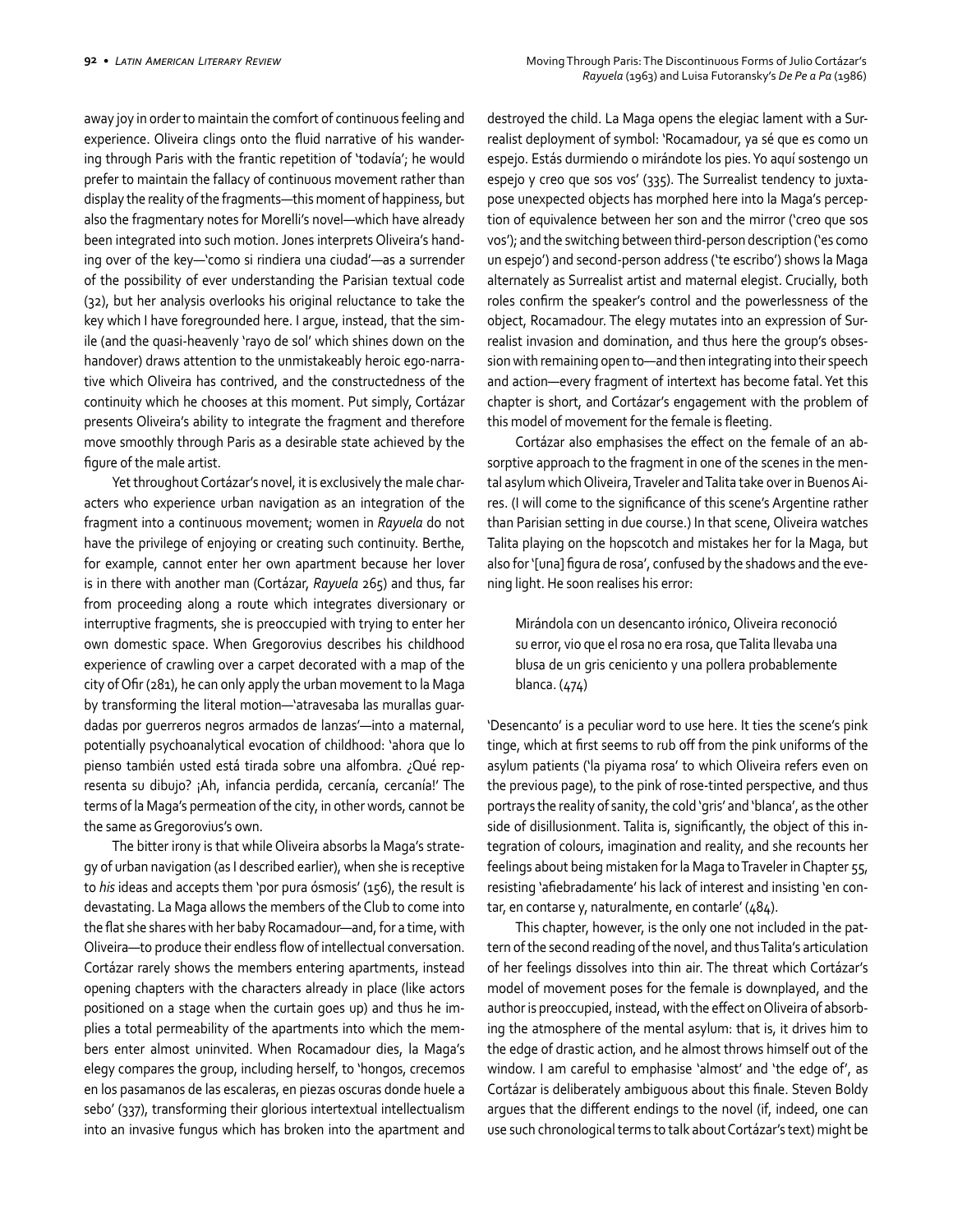simultaneously possible, as 'they belong in a sense to the different genres that *Rayuela* combines'; 'what Cortázar is perhaps asking is that we should read the novel and the world simultaneously according to several genres' (Boldy, Rayuela 137).<sup>6</sup> By aligning Oliveira's story with 'the world' in this way (and thus elevating it to universality), Boldy both underlines and reproduces Cortázar's focus on the masculine experience of the integration of the fragment in *Rayuela*. Of course, this scene takes place not in Paris but in Buenos Aires and thus the model of dangerous absorption which it maps out (and which, because it features la Maga, is undeniably related to Oliveira's Parisian experience) takes on a tone of retrospective revelation. In other words, Cortázar underlines the fact that Oliveira does not learn this lesson while in Paris, but there remains intent on—and unaware of the dangers of—openness to intertextuality. Even in this Buenos Aires scene, however, the different implications of this model of movement for male and female characters is de-emphasised. Here and in the sequence with Rocamadour, Cortázar moves quickly past the female experience to focus on the significance of urban navigation for the male character. I will now further confirm this masculine complacency of *Rayuela* by turning to *De Pe a Pa*, in which Futoransky explicitly foregrounds the question of gender within her depiction of Parisian navigation.

The clearest example of Laura's attempted navigation of Paris appears in her search for an apartment—'la búsqueda de departamento' (Futoransky, *De Pe a Pa* 35)—which occupies the third chapter. 7 Critics of *Rayuela* have analysed that novel's fixation on the search as a spiritual, metaphysical pursuit; Futoransky replaces this singular Search with a series of pragmatic, and yet equally elusive, searches—to find regular work, to get published, to find a place to live—and the vision of effortless male artistry is replaced once again with the domestic realities of female existence.<sup>8</sup> Laura's search represents both the movement of immigration *to* Paris, as it symbolises her attempt to be accepted into French society, and the movement of acclimation *through* Paris, as she navigates the difficulties of finding accommodation. As Gasquet describes the impossibility of Laura's success—'la casa propia no es ya una utopía (realizable) sino pura quimera' (225)—he implies the endlessness of her searching movement through the city.

The search for a flat is itself made up of accumulating plurals: the prospective apartments which Laura visits combine into a collage of absences—'una pieza generalmente poco soleada, a veces sin baño, otras sin cocina; otras sin baño, cocina ni acensor' (35)—, as do the multiple friends with whom she stays while she hunts for a place of her own—'las experiencias transcurridas en las casas por las que deambula' (36). Gone is the artistic collage of Klee postcards, mirrors and fallen leaves which comprises Oliveira's apartment in *Rayuela*. The accumulation of episodes becomes bitterly epic, as Laura, with a jaundiced irony, describes the endless movement between apartments as 'la odisea' (38). The friends' apartments are themselves collages of other people's rubbish, 'siempre acumulando lo que les va dejando la gente cuando ya no da más y se larga, cosas que ellos nunca tiran y configuran una gran masa heterogénea de basura' (37): a sordid distortion of the romanticised 'mercados de objetos usados' which define Héctor's memories of Paris in Saer's short story 'A medio borrar' (2005: 56), or the collection of modern art in Gertrude Stein's Parisian studio in the early twentieth century (Kennedy 67). This sentence echoes, too, language from Futoransky's description of her creative process, repeating both the verb 'acumular' ('acumulando') and the 'gran masa' of material. These resonances imply that this rubbish has the potential to become creatively productive, but is instead excess waste, neither thrown away nor serving any purpose. By transplanting her creative process onto Laura's practical objective—finding an apartment—Futoransky shows that, in practice, the management of fragments, and the movement through Paris, is even more difficult than a deliberate accumulation and organisation; the fragments reveal themselves as disappointing waste, not the promising 'meteoritos' of intertext. Movement through the city involves, for Futoransky's protagonist, a constant effort to wrench both literal obstacles and fragments of literary influence into a narrative of and for survival. This movement, for Laura, is distinctly inflected by her gender.

She lunches with the editor of a feminist literary magazine, and the editor's life reinforces the necessary model of non-smooth combination of parts which structures the life of a creative woman:

Raquel tiene que irse temprano porque debe pasar por la Biblioteca del Pompidou a buscar materiales para la revista. Además es madre de un bebé de cuatro meses y su marido, comerciante, la comprende muy poco. Si bien cuenta con dos muchachas que la ayudan, ella debe andar detrás de todo, y para más hoy tiene gente a cenar, así que figúrate mi circo cotidiano. (42)

Raquel inhabits the roles of literary editor, mother and hostess simultaneously; Futoransky's prose here expands from the initial 'porque' and the first, literary excuse, to deny this simple, single reason, evoking with its controlled piling up of clauses the garrulousness of a woman in a rush. The image from *Son cuentos chinos* of laying out the pieces on a table seems especially relevant here: Raquel must construct a narrative—a timetable—out of the different elements of her life, yet she does so not out of a desire to create, but out of a determination to defend her creativity from competing preoccupations. At this point Laura—through Futoransky—vitriolically mocks the misplaced, even contrived, enthusiasm of this feminist magazine and its editors, and I would argue that she resists facing up to the reality of the effort involved in integration because she desperately wants the Paris illusion to be true; she wants to believe that she can 'abrazar […] la cosmogonía de lo mítico literario' (14).

Yet if at this stage Laura refuses to accept the feminine mode of movement which Raquel enacts, a later scene in the novel reinforces the inevitable danger of the woman's existence in the city when, a single chapter after she moves in, Laura's flat is broken into.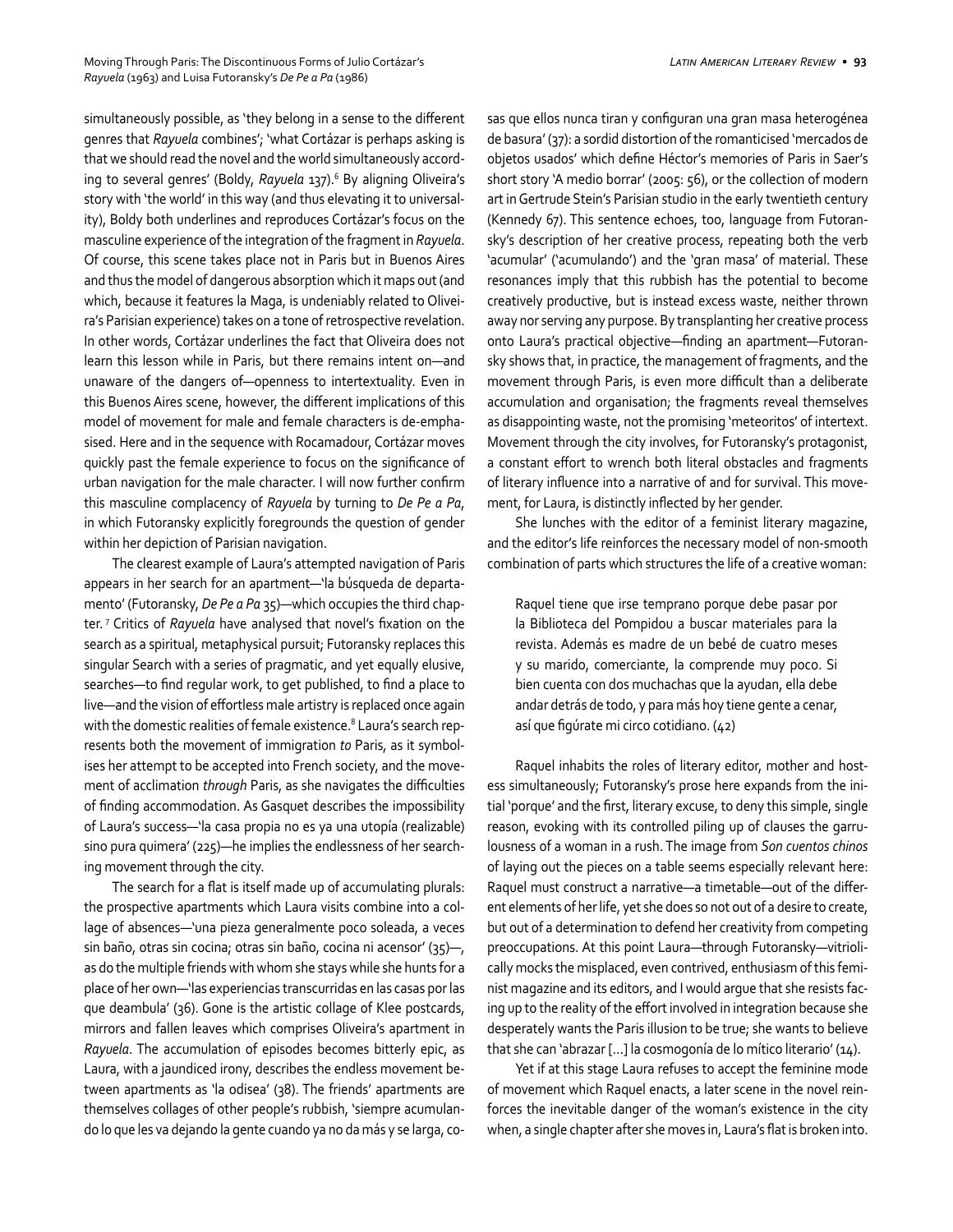The 'puerta saltada' (1986: 53) transforms the relished permeability of 'por la ventana' in Cortázar's 'La muñeca rota' (or the 'ventanas abiertas' in Saer's *Las nubes*) into a threatening penetration. Laura is wracked with terrified questions:

¿Y si hubieran sido los chinos? ¿O por qué no el inquilino anterior que no había querido entregar sus llaves? ¿O esos tipos que hoy a la mañana blindaban la puerta del vecino? ¿Y si fuera una campaña de amedrentamiento de los servicios argentinos? ¿Y si M., el vampiro negro, volvía esta noche?... (53-4)

Linguistic grammatical defaults create an assumption of aggressive masculinity here. That is, 'el inquilino anterior', 'los chinos' and 'el vampiro negro' all portray the perpetrator as male, turning the break-in into a symbolic penetration which threatens, or at least carries connotations of, a sexual assault. This masculine aggressor is foreshadowed in Laura's earlier experience of apartment-hunting, as she nearly moves in with a Latin American student involved with a violent lover. As the student warns, 'sería muy peligroso para ambas, ya que cuando el tipo viniera a buscarla, cosa que seguramente haría tirando la puerta abaja, al darse cuenta de que Laura también era latioamericana, se las tomaría con ella para que le dijera dónde estaba La Becaria, y Laura seguro que la informaría todo ya que el francés siempre andaba armado' (38). Adding a tone of racial assumption to the assertion of female vulnerability, this conditional experience increases the sense of danger which underlies the aftermath of Laura's real break-in. Futoransky also deploys the conditional mood in this later description; the repetition of conditional constructions—'si hubieran sido' and 'si… volvía'—generates fear in the unknown, just as the ellipsis at the end of the passage leaves a space for the reader to fill in the imagined horrors to come. Laura cannot leave her apartment open, permeable to the atmosphere and intertexts of Paris like the open windows in Saer or Cortázar's quotations, because, as a woman, she is in danger of being assaulted. Writing about the depiction of domestic space in women's writing and feminist thought, Schwartz comments that these narratives return to the domestic setting in order to 'transform 'home' into a voyeuristic scene or a charged metafictional zone' and to 'reveal the tortuous nature of urban interiors' (Schwartz, 'Short Circuits' 5). Indeed for Futoransky in *De Pe a Pa*, the domestic interior is neither the inspiring collage that Cortázar describes, nor the airy, windowopened space in Saer's novel; Laura's flat is a victim of masculine penetration, watched, invaded and transformed from a site of comfort into one of fear.

In this light, Raquel's frantic scheduling is confirmed as a valid strategy for controlling the terrifying fragmentation of the female Latin American experience in Paris. When the break-in leaves Laura as an insomniac, she lies awake listening to the sounds of her neighbours' phone calls, calls which morph into conversations with Laura herself, creating a collage of first and third person. The physical invasion of her home in the break-in is mirrored by this auditory and verbal invasion of the voices of her neighbours which blur her individuality into community. It is only the physical layout of the page which salvages some order from this potential linguistic chaos. That is, just as Schwartz identifies the dictionary definitions throughout Futoransky's text as an attempt to catalogue an incomprehensible (urban) reality (*Writing Paris* 140), I make a case for the significance of traditional speech markers and pagination, which reframe this chaotic, collaged experience within comprehensible linguistic structures. Futoransky literalises Raquel's timetabling technique by emphasising, rather than temporal separations between activities, spatial separations between words, but the principle of organisation as a strategy for survival persists.

The trajectory of the narrative scenes, too, is crucial; by placing the scene with Raquel before the scene of the break-in, Futoransky shows the evolution of Laura's attitude. Within *De Pe a Pa*, then, Futoransky first re-enacts—in the scene with Raquel—and then renews—through the tragedy of the burgled house and the new strategy of urban movement which this demands of Laura—the masculine narrative of movement through Paris which Cortázar unfolds in *Rayuela*, and thus she both depicts at the level of character and emphasises at the level of reader the necessity of this new strategy. She replaces Cortázar's model of integration with one of deliberate and difficult effort: rejecting a luxurious creation of continuity and foregrounding a struggle for survival.

I want to conclude by (re)turning to the endings of the two novels, in order to consider the ways in which Cortázar and Futoransky figure the possibility of any resolution to this movement through Paris. I have evoked these novels as being thematically obsessed with, as well as formally structured by, movement through the city, and thus I have begun to depict them as endlessly mobile, keeping their protagonists constantly itinerant. Yet Cortázar's novel makes a case for resolution, as Oliveira, in both readings, returns to Buenos Aires; the challenge of the navigation of Paris has been solved by a reversal of the journey that preoccupies Viñas and Rama: a return to Latin America.

The concept of 'ending' is a fraught one in *Rayuela*, however, as the two reading routes sketched out in the 'tablero' end with different parts of the text. The 'primer libro' ends with Chapter 56, when Oliveira, as I have already discussed, is in the mental asylum in Buenos Aires, and is caught, finally, between multiple possible conclusions. The 'segundo libro' ends with the reader alternating between chapters 58 and 131, directed between the two in a dizzying and endless circular motion. Both endings, then, are structured by a refusal or deferral of conclusion, and the substitution of uncertainty and expansion, as meaning is multiplied in the first reading, and magnified in the second. Cortázar's endings, by deferring conclusion in this way, undermine the smoothness of his proposed model of movement through Paris and point to the method as dissatisfying and unfinished. The two endings of Cortázar's novel seem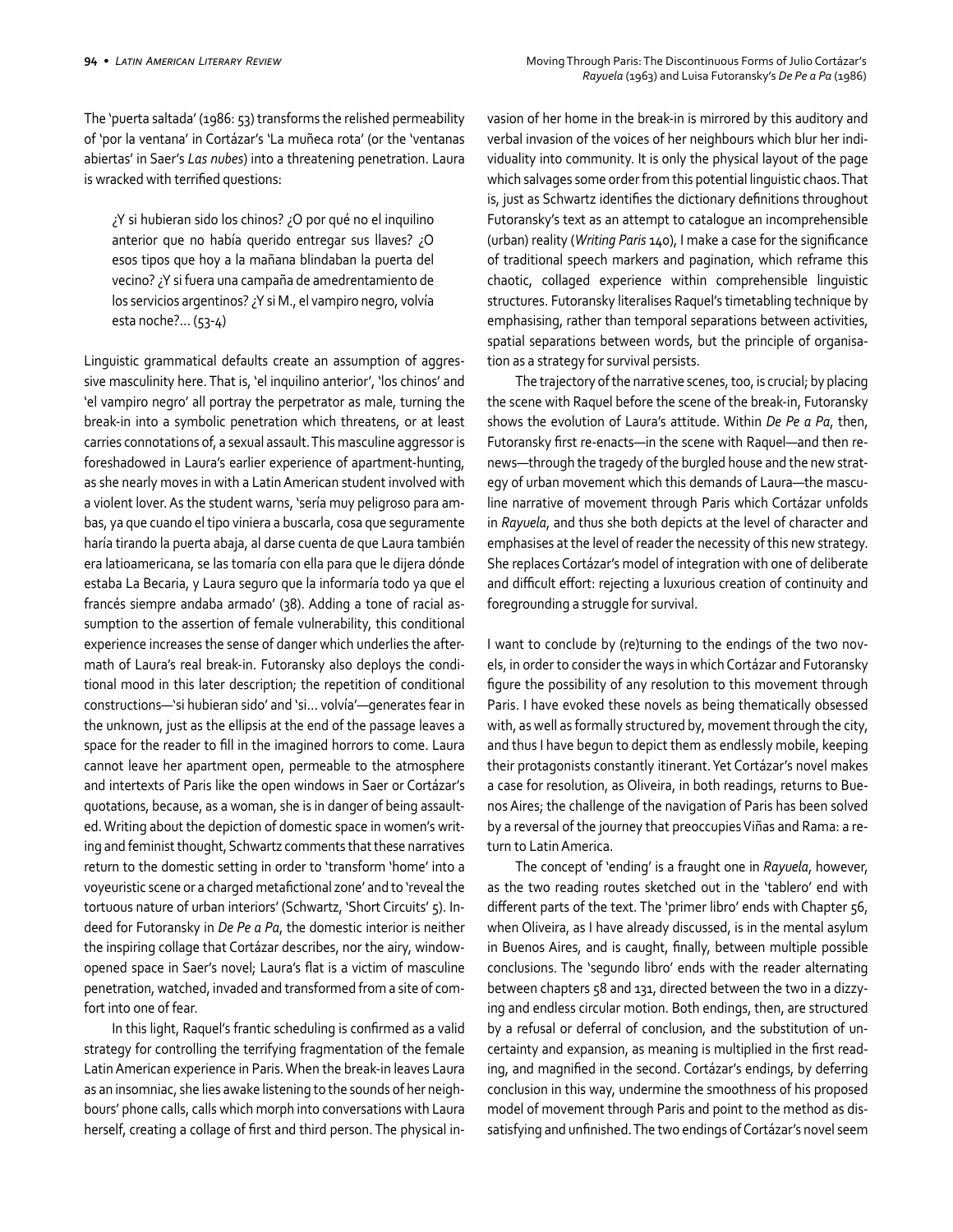to themselves invite, and even perhaps initiate, Futoransky's project twenty years later.

Futoransky concludes *De Pe a Pa* by explicitly addressing 'quienes se interesan en el destino de los protagonistas de la historia luego de alguna situación límite en la trama literaria' (123): she lists seven details about the life of the protagonist and institutions after the end of the novel. These details are signposted by alphabetical markers which evoke the alphabetical framing of the novel's title, and enact, once again, the writer's deliberate wrenching of the informational fragments into a continuous narrative order. Futoransky's ending is deliberate and laboured, as she re-fragments experience and refuses both the miraculous simultaneity with whose creation Cortázar is preoccupied, but also, crucially, the dissatisfaction that his endings produce. She thus brings to a climax her critique of, and indeed also her solution to, the inconclusiveness and impossibility of that earlier writer's masculine complacency about urban navigation. If the form of *Rayuela* betrays, in its two possible finales, the limitations of Cortázar's own model of movement through the city, the form of *De Pe a Pa* enacts, transforms and participates in, until its very final pages, Futoransky's depiction of the female Parisian itinerary as always fragmented, discontinuous, and even dangerous.

## **NOTES**

1 Rama writes that 'desde el viaje de Esteban Echeverría, en 1825, hasta el viaje de Julio Cortázar en 1953 [*sic*], no hay interrupción en el fluir de escritores latinoamericanos que van a París' (Rama, *Panoramas* 107). Viñas, writing eight years earlier, divides this uninterrupted flow into historical segments, drawing out a trajectory from the pre-1810 'viaje colonial' (149), through the mid-nineteenth-century 'viaje utilitario' (154) and the late nineteenth-century 'viaje consumidor' (175), to the 'viaje estético' of the early twentieth century. These critics' exclusive focus on the transatlantic itinerary allows them to avoid looking directly at the city at the end of that journey.

2 Julie Jones gives a particularly detailed comparison of the two novels and their protagonists (28-30).

3 Lida Aronne Amestoy's *Cortázar: la novela mandala* (1972) offers an extensive comparison of *Rayuela* and *Ulysses*. Gerald Martin labels the most emblematic Latin American novels of the 1960s with the adjective 'Joycean', referring to a shared quest for totality, a use of mythology, a complex relationship to history, a heightened awareness of language and a preoccupation with consciousness (Martin, *Labyrinth* 59-60).

4 Donald Shaw and Santiago Juan-Navarro make a case for the self-referentiality of the expendable chapters, which 'corresponde […] al elemento de "comentario" por parte del autor' (Shaw 95) as 'the novel provides its own metatext, which comments and theorises about itself' (Juan-Navarro 198). Steven Boldy addresses these chapters both in his 1980 monograph on Cortázar, and then again in his 1990 essay on *Rayuela*, focusing on the way in which they 'subvert the causality of the main narrative' (Boldy, *Novels* 30) or juxtapose registers which invite contemplation of tonal conventionality (Boldy, *Rayuela* 130).

<sup>5</sup>Kerr argues that 'the freedom offered the reader figure is the freedom to choose not among an unlimited number of texts (or readings) but between 'two books' defined beforehand' (29); Colas rephrases this in terms of formal 'function': 'the tablero's 'intended function – to liberate the reader from the structures of bourgeois rationality and utility – as *function* negates its ability to achieve the intended effect' (45-6). Jéssica Pujol Duran pursues this line of thinking to make a case for *Rayuela* as an 'open' text, in Umberto Eco's sense of *The Open Work* (1962), rather than a 'free' one. The text is a 'compilation of experiments', whose possible interpretations are firmly controlled by Cortázar; the reader can control only the order in which these interpretations are revealed and indulged (72, 198).

<sup>6</sup> Boldy lists these as: Oliveira goes mad, commits suicide by throwing himself out of the window, or plans to see a film with Gekrepten (as occurs in the expendable chapters) (Boldy, *Rayuela* 89). In 1990, Boldy modifies these, stretching realism: 'that la Maga has returned in spirit through Talita as a sort of medium or zombie; that Oliveira is going mad; that a sort of collective psychic and existential revolution has overcome the group' (Boldy, *Novels* 137).

<sup>7</sup>In the novel's final footnote, Futoransky admits a correlation between protagonist and author: 'Laura (Falena) Kaplansky fue un personaje que creé con parte de mi melancolía, mi mirada, mis alegrías, dolores y tristeza.' (123) It is this admission which justifies my statement of parallelism between Futoransky's declaration of her creative process in *Son cuentos chinos* and Laura's actions within *De Pe a Pa*.

<sup>8</sup> Jaime Alazraki characterises both Cortázar's short stories and his novels by 'a quest for authenticity' (12). Viñas addresses a search for '[e]l 'cielo' rayueliano' (123). Boldy defines the search by precisely its lack of distinct definition: 'there is an intuitive, visceral certainty that something is very wrong in the world, but at the same time there is a refusal or inability to define what is wrong' (31).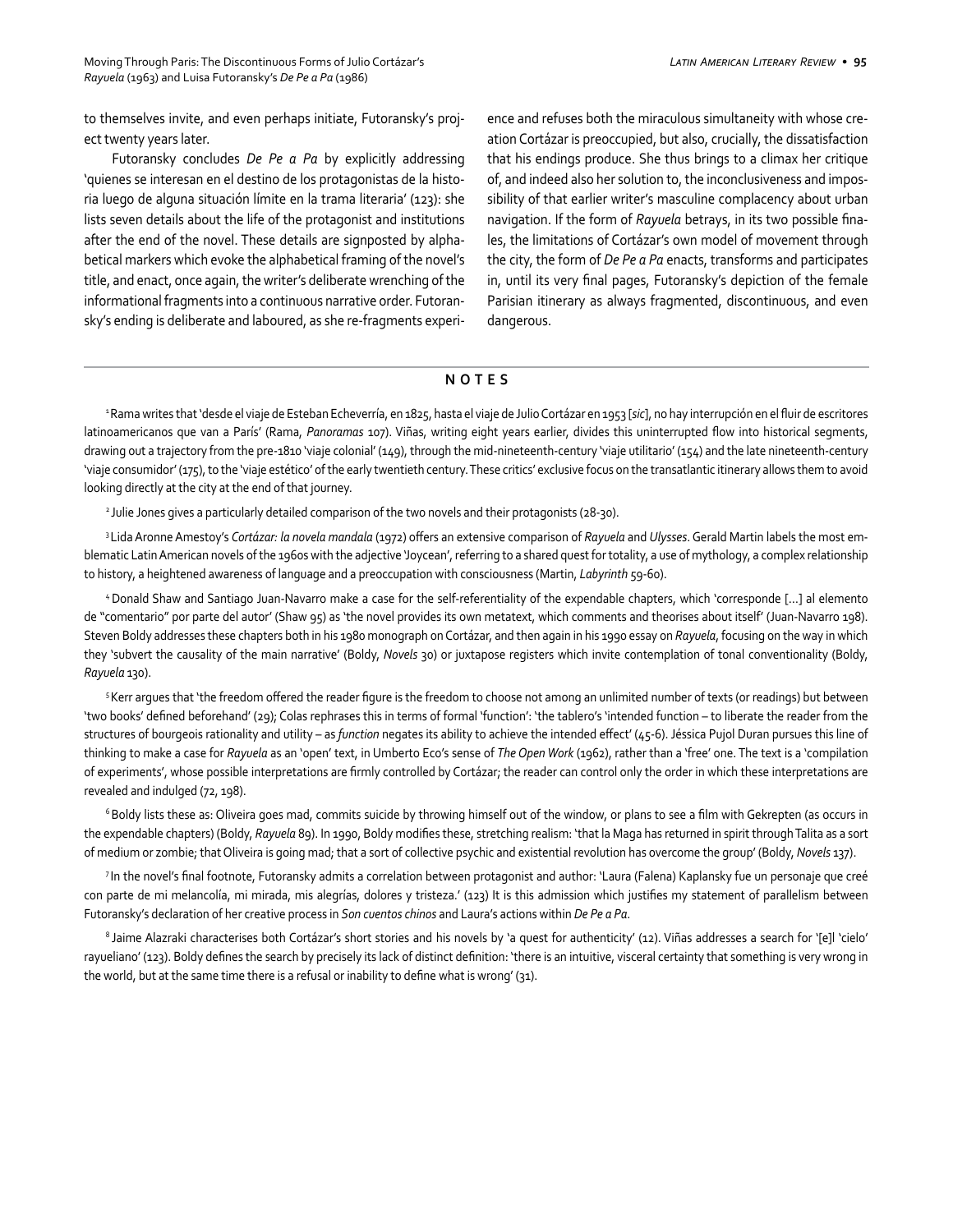## **WORKS CITED**

### **Primary**

Cortázar, Julio. 'La Muñeca Rota', *Ultimo Round 1*. Siglo XXI, 1969: pp. 248-272. doi: https://vdocuments.mx/cortazar-la-muneca-rota.html. Accessed 6th April 2021.

Cortázar, Julio. *Rayuela*. Grupo Anaya, 2018.

Futoransky, Luisa. *De Pe a Pa (o de Pekín a París)*. Editorial Anagrama S.A., 1986.

Futoransky, Luisa. *Son cuentos chinos*. Ediciones Trilce, 1986.

Saer, Juan José. *La mayor*. Seix Barral, 2005

Saer, Juan José. *Las nubes*. Seix Barral, 1997.

### **Secondary**

Abellán, José Luis. *París o El mundo es un palacio: Guía de París para mi propio uso*. Editorial Anthropos, 1987.

Alazraki, Jaime. 'Introduction: Toward the Last Square of the Hopscotch' in Alazraki & Ivask (eds.), *The Final Island: The Fiction of Julio Cortázar*. University of Oklahoma Press, 1976.

Anderson, Vaughn. 'Disrupted Synaesthesia in Julio Cortázar's Paris.' *Hispanic Journal*, vol. 34 no. 1, 2013: pp. 115-129. Jstor, doi: https://www.jstor.org/ stable/44287115/. Accessed 6th April 2021.

Aronne Amestoy, Lida. *Cortázar: La novela mandala*. Fernando García Cambeiro, 1972.

Boldy, Steven. 'Julio Cortázar: *Rayuela*' in Philip Swanson (ed.), *Landmarks in Modern Latin American Fiction*. Routledge, 1990: pp. 118-140.

Boldy, Steven. *The Novels of Julio Cortázar*. Cambridge University Press, 1980.

Chapman, Arnold. 'Cortázar's *Rayuela*: A Case of Convention?' *Symposium*, vol. 32, no. 2, 1978: pp. 93-102. ProQuest, doi: https://ezproxy-prd.bodleian. ox.ac.uk:2082/scholarly-journals/cortázars-rayuela-case-convention/docview/1291662043/se-2?accountid=13042. Accessed 6th April 2021.

Colas, Santiago. *Postmodernity in Latin America: The Argentine Paradigm*. Duke University Press, 1994.

Corradí, Juan E., Patricia Weiss Fagen and Manuel Antonio Garretón (eds.). *Fear at the Edge: State Terror and Resistance in Latin America*. University of California Press, 1992.

Franco, Jean. The Decline and Fall of the Lettered City: Latin America in the Cold War. Harvard University Press, 2002.

Gasquet, Axel. *Los escritores argentinos de París*. Universidad Nacional del Litoral, 2007.

Guerrero, Elisabeth and Anne Lambright (eds). *Unfolding the City: Women Write the City in Latin America*. University of Minnesota Press, 2007.

Henighan, Stephen. 'The Trapped Bachelor: Doubles and Escape, From Paris to the Post-Boom.' *Bulletin of Hispanic Studies*, vol. 75, no. 2, 1998: pp. 221-235. Taylor & Francis Online, doi: 10.1080/000749098760098256. Accessed 6th April 2021.

Henighan, Stephen. 'Two Paths to the Boom: Carpentier, Asturias, and the Performative Split.', *The Modern Language Review*, vol. 94, no. 4, 1999: pp. 1009- 1024. JStor, doi: 10.2307/3737234. Accessed 6th April 2021.

Hernandez, Ana María. 'Vampires and Vampiresses: A Reading of *62*' in Alazraki & Ivask (eds.), *The Final Island*. University of Oklahoma Press, 1976: pp. 109-114.

Iturralde, Laetitia. *Out of the Void: Writing 'Lo Argentino' in France.* 2007. Brown University, Doctoral Thesis. ProQuest, doi: https://ezproxy-prd.bodleian. ox.ac.uk:2297/docview/304898109/?pq-origsite=primo. Accessed 6<sup>th</sup> April 2021.

Jones, Julie. *A Common Place: The Representation of Paris in Spanish American Fiction*. Bucknell University Press, 1998.

Juan-Navarro, Santiago. *Archival Reflections: Postmodern Fiction of the Americas (Self-Reflexivity, Historical Revisionism, Utopia)*. Bucknell University Press, 2000.

Kennedy, J. Gerald. *Imagining Paris: Exile, Writing, and American Identity*. Yale University Press, 1993.

Kerr, Lucille. *Reclaiming the Author: Figures and Fictions from Spanish America*. Duke University Press, 1992.

King, John. 'The Boom of the Latin American Novel' in Efrain Kristal (ed.), *The Cambridge Companion to the Latin American Novel*. Cambridge University Press, 2005: pp. 59- 80. Cambridge Companion Online, doi: https://ezproxy-prd.bodleian.ox.ac.uk:2102/10.1017/CCOL0521825334.004

Litvan, Valentina. ''A medio borrar' en el origen: del Saer a Saer.' *Cuadernos LIRICO*, no. 6, 2011: pp. 143-158. doi: 10.4000/lirico.219. Accessed 6th April 2021. Martin, Gerald. *Journeys Through the Labyrinth: Latin American Fiction in the Twentieth Century*. Verso, 1989.

Martin, Gerald. 'Boom, Yes; 'New' Novel, No: Further Reflections on the Optical Illusions of the 1960s in Latin America.' *Bulletin of Latin American Research*, vol. 3, no. 2, 1984: pp. 53-63. JStor, doi: 10.2307/3338252. Accessed 6th April 2021.

McHale, Brian. *Postmodernist Fiction*. Methuen, 1987.

Novillo-Corvalán, Patricia. 'Rereading Cortazar's *Hopscotch* through Joyce's *Ulysses*.' *Inverse Journal*, 2019. https://www.inversejournal.com/2019/03/23/ rereading-cortazars-hopscotch-through-joyces-ulysses-by-dr-patricia-novillo-corvalan/. Accessed 6th April 2021.

Pera, Cristóbal. *Modernistas en París: El mito de París en la prosa modernista hispanoamericana*. Peter Lang SA, 1997.